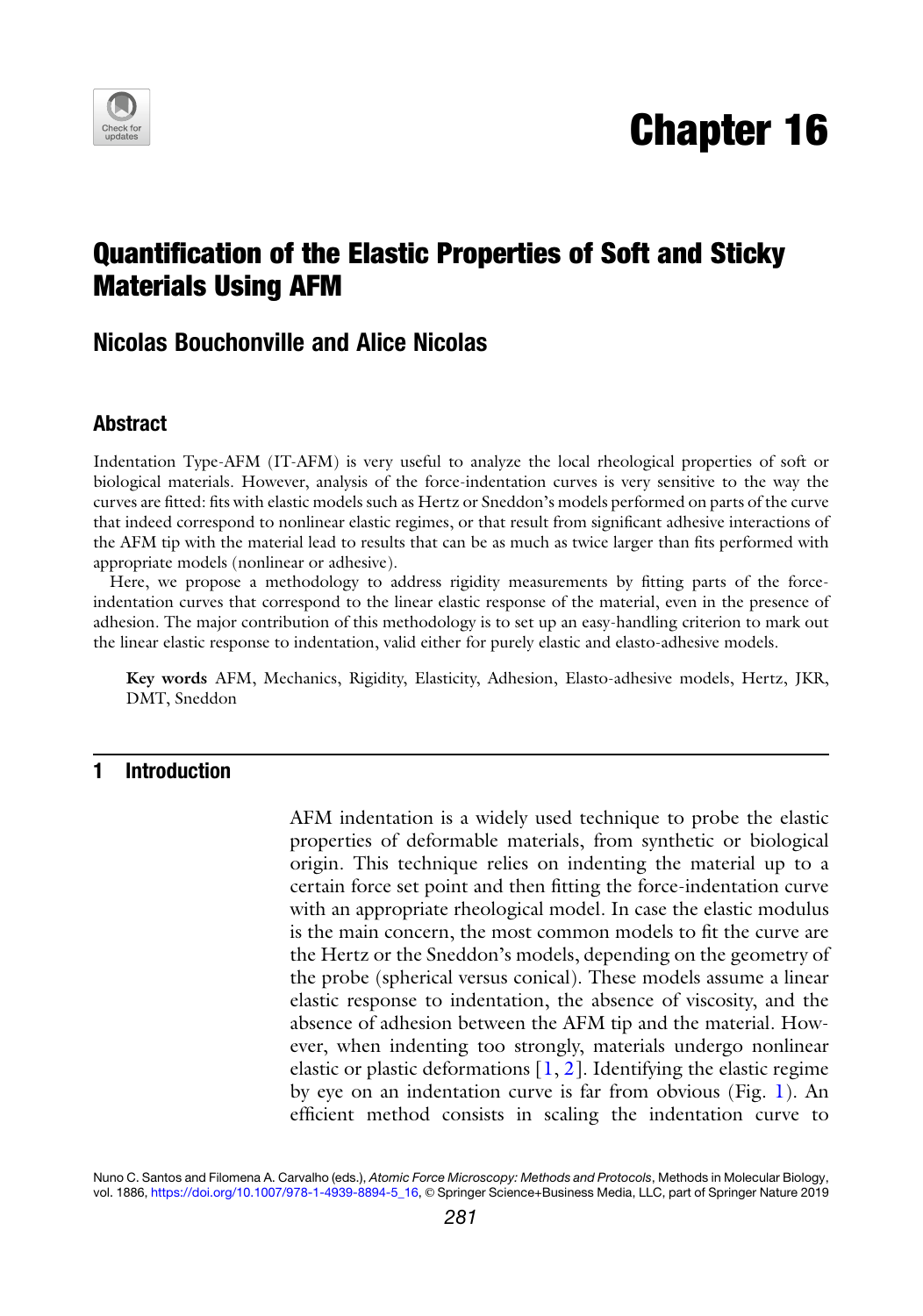<span id="page-1-0"></span>

Fig. 1 (a) Example of experimental force-indentation curves with presumably low adhesion energy, obtained on a biological tissue using a spherical indenter of radius  $5 \mu m$ . (b) Young's moduli obtained when fitting these curves. The fit on the indentation curve predicts a smaller Young's modulus than fits on the retract curve, due to the adhesion energy. Similarly, the fit using Hertz's model on the retract curve overestimates the Young's modulus, compared to JKR or DMT models, due to the adhesive force on the indenter

transform it to a linear curve [[3\]](#page-9-2). For instance, Hertz's model predicts that the force opposed by a material against a spherical probe scales with the indentation as  $F \propto \delta^{3/2}$ , with F the loading force and  $\delta$  the indentation depth. Then, plotting the indentation curve as  $F^{2/3}(\delta)$  appears as a straight line if the material responds elastically. Identically, plotting  $F^{\check{i}/2}(\delta)$  when indentation is performed with a conical or pyramidal tip allows identifying the range where the material deforms elastically.

This approach is valid as long as there is no adhesion between the tip and the material. But to first order, adhesion contributes with similar scaling laws to the deformation of the material when indentation is performed with a spherical probe  $[4]$  $[4]$  $[4]$ . Then, even if the material responds elastically to the indentation, the quantification of the Young's modulus is biased by the adhesive interaction that sucks the probe into the material: the Young's modulus is overestimated (Fig. [1](#page-1-0)). The aim of the present article is to propose a straightforward, easy-handling methodology to (i) identify the elastic regime and (ii) quantify the Young's modulus even in the presence of adhesion between the tip and the material.

#### 2 Theory

<span id="page-1-1"></span>2.1 Role of Adhesion in the Determination of the Young's Modulus for a Spherical **Indenter** 

For a spherical indenter, in the absence of adhesive interaction between the indenter and the material and in the limit of linear elasticity, the force-indentation relationship is described by the Hertz's law  $\lceil 5 \rceil$ :

$$
F_{\rm n} = KR^{1/2} \delta^{3/2} \tag{1}
$$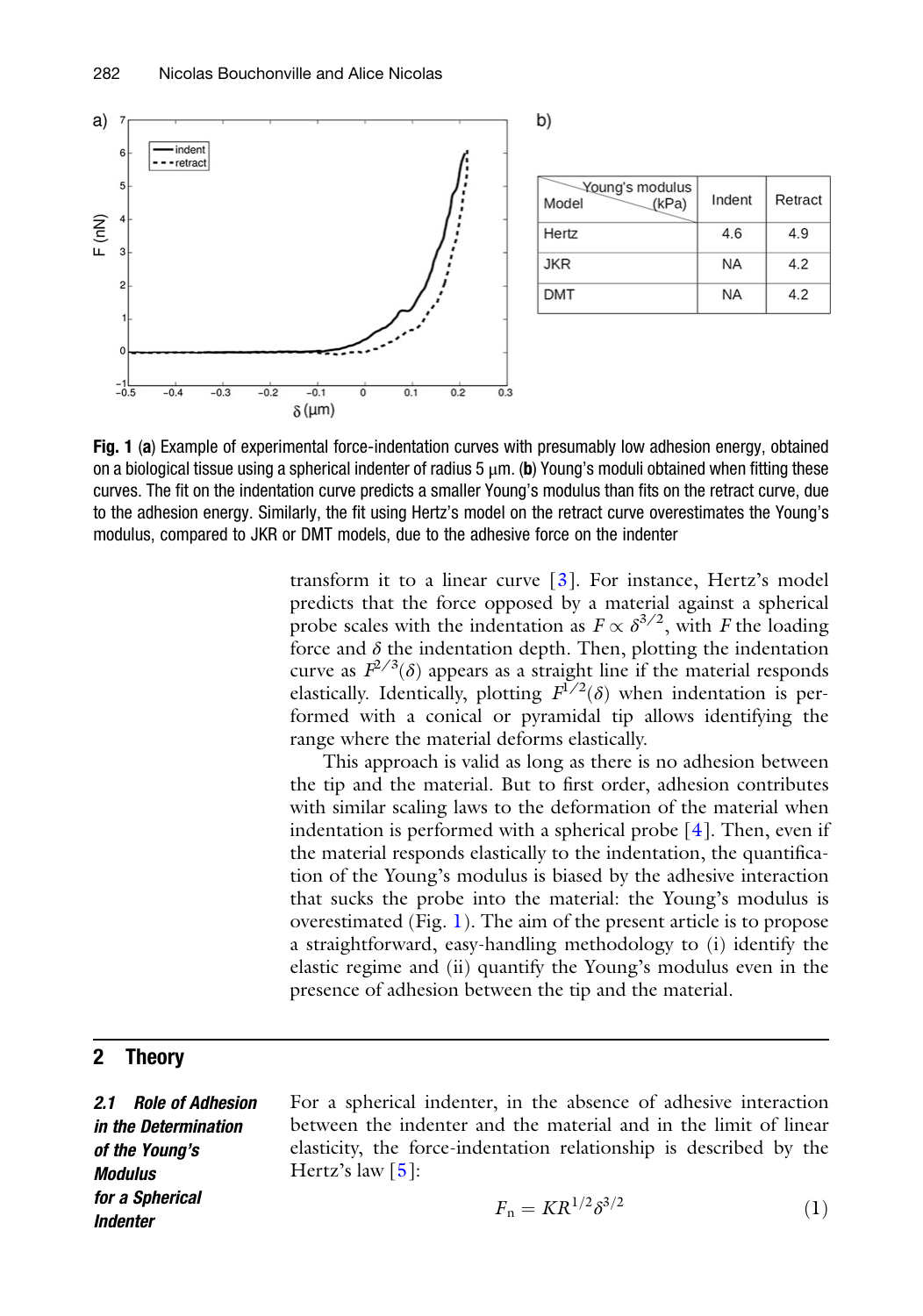with  $F_n$  the normal load,  $\delta$  the indentation depth, R the radius of the indenter, and  $K$  the renormalized elastic modulus, related to the Young's modulus E and the Poisson's ratio  $\nu$  of the material by the following formula:  $K = \frac{4E}{3/(1 - \nu^2)}$ .

<span id="page-2-1"></span>In order to account for the adhesive interaction between the spherical probe and the material, we focus on two extreme regimes of adhesive interaction [\[6](#page-9-5)]: the Johnson-Kendall-Roberts (JKR) model and the Derjaguin-Muller-Toporov (DMT) model. JKR model applies for soft materials with large surface energies and probes with large radius of curvature. In this model, the adhesive interaction between the tip and the material dominates the elastic reaction force of the material. Then, at the point of contact, the probe is sucked by the material, which results in the deflection of the cantilever (Fig. [2\)](#page-2-0). JKR model is described by the following set of equations [[7\]](#page-9-6):

$$
\delta = \frac{a_{\text{JKR}}^2}{R} - \frac{4}{3} \sqrt{\frac{a_{\text{JKR}} F_{\text{ad}}}{RK}} \tag{2}
$$

$$
a_{\text{JKR}} = \left(\frac{R}{K}\right) \left(\sqrt{F_{\text{ad}}} + \sqrt{F_{\text{n}} + F_{\text{ad}}}\right)^{2/3} \tag{3}
$$

$$
F_{\rm ad} = \frac{3\pi}{2} \gamma R \tag{4}
$$

with the same notations as in Eq. [\(1\)](#page-1-1),  $\gamma$  is the adhesion energy (in  $N/m$ ) and  $a_{IKR}$  the radius of the contact zone. On the other hand, DMT model applies for materials with low surface energy and probes with small radius of curvature. Here, adhesion enters as a perturbation to the elastic response of the material: the cantilever is not deflected at the point of contact. DMT model writes as  $[8]$ :

<span id="page-2-3"></span><span id="page-2-2"></span><span id="page-2-0"></span>

Fig. 2 JKR and DMT elasto-adhesive models can be approximated by the scaling law  $F^{2/3}(\delta)$  on a significant range of indentation. a) Theoretical retract curves for a 4 kPa material with adhesion properties specified in the inset. (b) Plot of the same curves using the representation with the scaling law. The red lines are linear fits and delineate the elastic regimes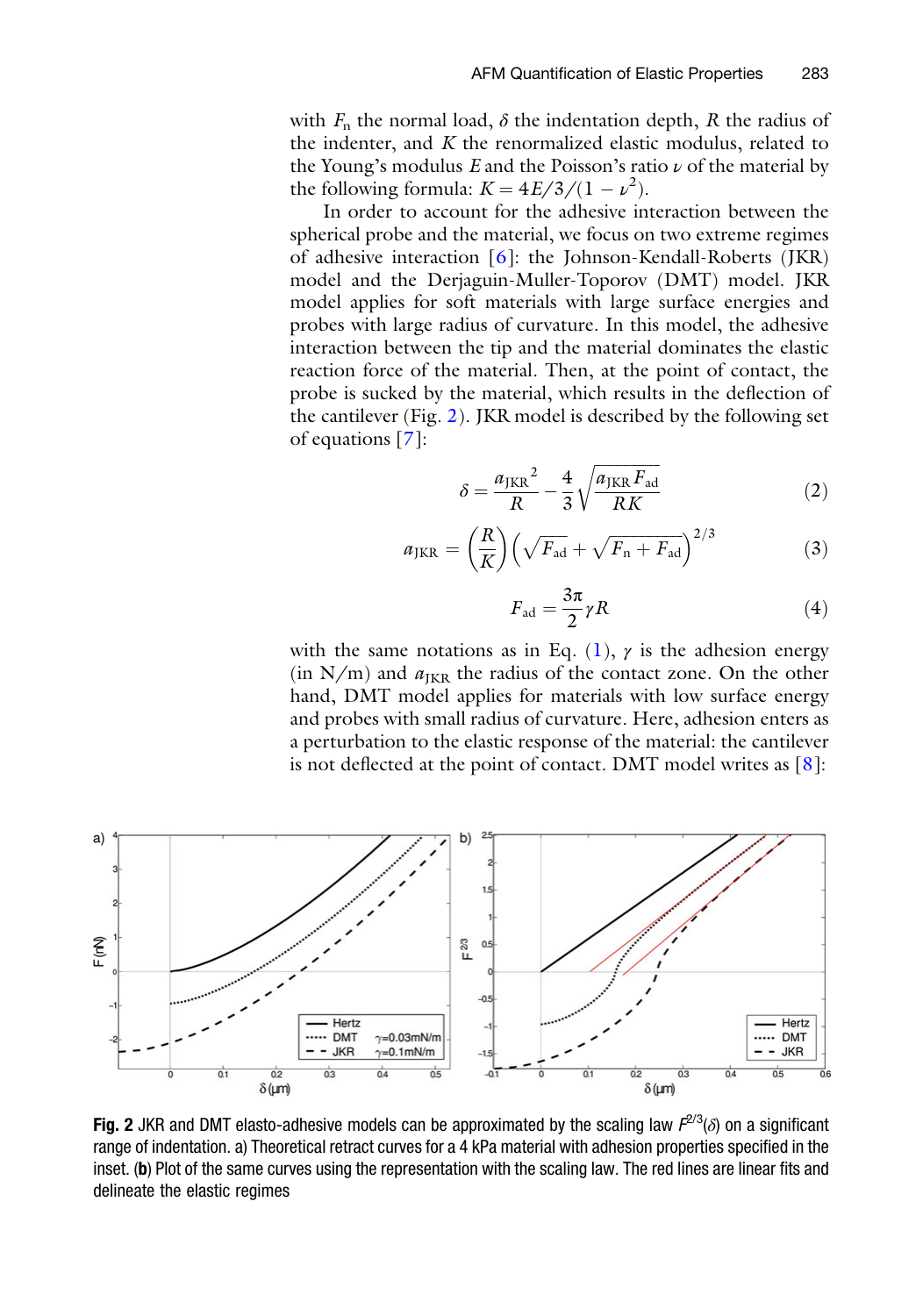$$
\delta = \left(\frac{F_{\rm n} + F_{\rm ad}}{KR^{1/2}}\right)^{2/3} \tag{5}
$$

$$
F_{\rm ad} = 2\pi \gamma R \tag{6}
$$

<span id="page-3-1"></span><span id="page-3-0"></span>Both equations, Eqs.  $(2-4)$  $(2-4)$  $(2-4)$  $(2-4)$  and  $(5, 6)$  $(5, 6)$  $(5, 6)$  $(5, 6)$ , can be linearized. In the JKR model (Eqs.  $(2-4)$  $(2-4)$  $(2-4)$  $(2-4)$ ), the loading force  $F_n$  that the cantilever measures mainly results from the adhesive interaction:  $F_n \simeq F_{\text{ad}}$ . On the contrary, in the DMT model, the loading force  $F_n$  mainly opposes the elastic resistance of the material:  $F_n \gg F_{ad}$ . Then, replacing  $F_{ad}$  by  $F_n$  in Eqs. [\(2](#page-2-1) and [3](#page-2-3)) and neglecting  $F_{ad}$  in Eq. [\(5](#page-3-0)), both lead to zeroth order to the same scaling law:

$$
F_{\rm n}^{2/3} \tilde{\delta} \tag{7}
$$

<span id="page-3-3"></span>This scaling law is identical to the scaling law that relates the loading force to the indentation depth in the case of a purely elastic interaction (Eq. [1\)](#page-1-1), although in the JKR model  $F_n$  is dominated by the adhesive interaction and not by the elastic resistance to inden-tation. As shown in Fig. [2,](#page-2-0) the linearization of Eqs.  $(2-4)$  $(2-4)$  or Eqs. ([5](#page-3-0)) and [6](#page-3-1)) is in practice valid on a significant range of the forceindentation curve. This approach then allows identifying the part of the force-indentation curve that can be safely fitted to extract the elasto-adhesive parameters, K and  $\gamma$ , of the material.

Once the relevant part of the force-indentation curve has been bracketed, an additional question raises, that is, the need of accounting of the adhesive interaction when indenting with a spherical probe. In particular, if the DMT model is appropriate to fit the force-indentation curve, could the Hertz's model be sufficient as the adhesive interaction only enters as a perturbation? As shown in Fig. [3](#page-3-2), Hertz's model only keeps valid for very low

<span id="page-3-2"></span>

Fig. 3 In the presence of adhesion, Hertz's model overestimates the Young's modulus. JKR and DMT models give, however, similar result concerning the Young's modulus. (a) Hertz, JKR, and DMT fits were performed on a theoretical retract curve obtained by plotting JKR model for a panel of adhesive interactions ( $Y = 4$  kPa). (b) Same as (a), based on a theoretical retract curve obtained using DMT model with the same Young's modulus  $(Y = 4$  kPa)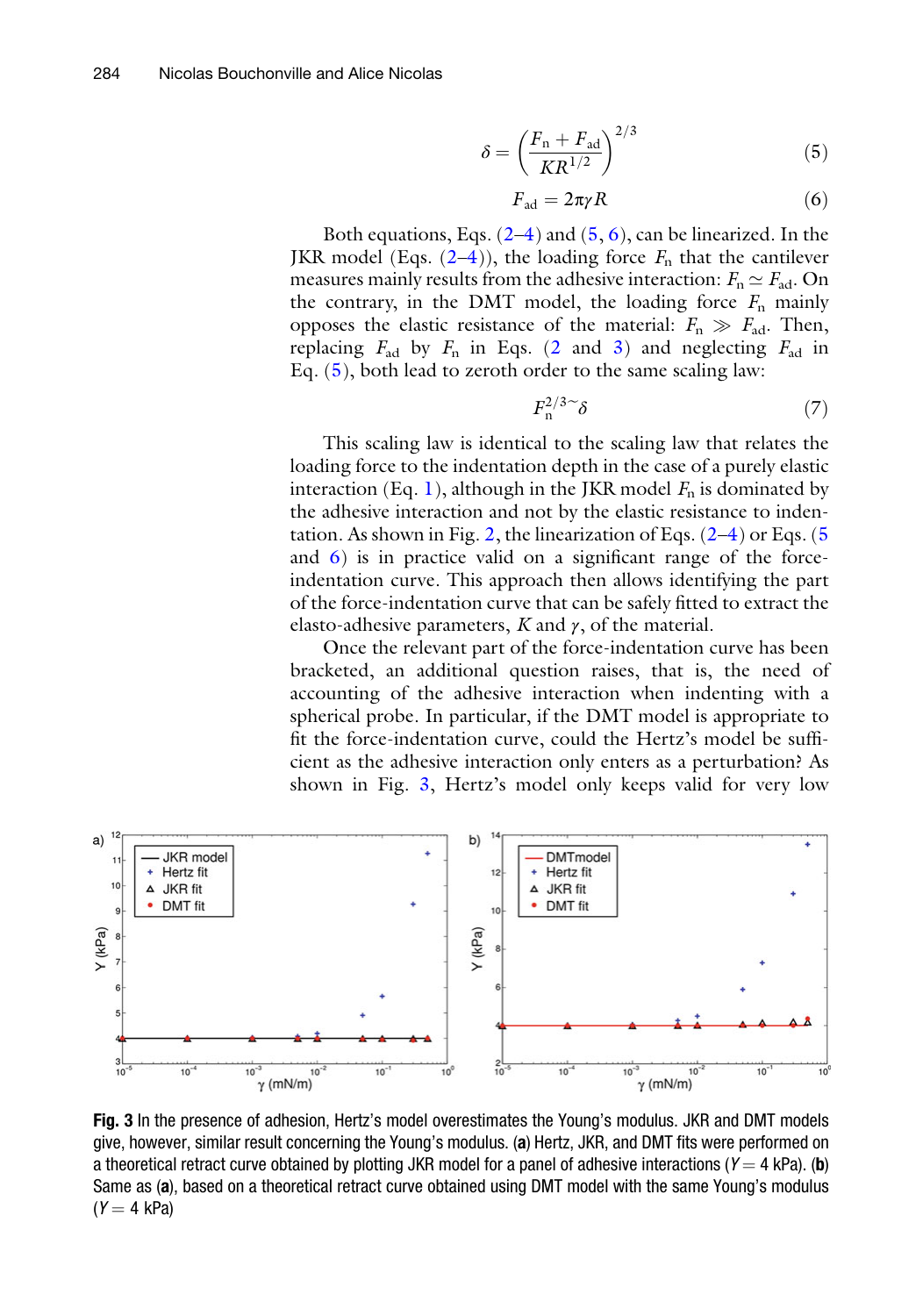<span id="page-4-0"></span>

Fig. 4 Steps for fitting a force-indentation curve. (a) Experimental curves. (b, c) Plots of the indent (b) and retract (c) curves using the scaling law representation allows the delineation the elastic regime. Dotted lines mark out the boundaries of the linear regime. Red lines are linear fits performed in this range. (d) Fits using Hertz (red), DMT (green), and JKR (blue) models are performed in the elastic range

adhesion energy between the probe and the material. In general, fitting the retract curve with Hertz's model leads to overestimate the Young's modulus (Figs. [1](#page-1-0) and  $4$ ), as expected as the probe is retained by the adhesive interaction into the material. More surprisingly, even in the presence of large adhesion, DMT and JKR models give similar results for the Young's modulus (at least within the error bar of the AFM measurement). Only the adhesion energy  $\gamma$  is noticeably influenced by the choice of the elasto-adhesive model. To conclude, it is safer to account for the adhesion energy when quantifying the elastic properties of the indented material. If a proper quantification of the adhesion energy is not required, then, as shown in Fig. [3,](#page-3-2) testing only one of the elasto-adhesive models, either DMT or JKR, is sufficient to quantify the Young's modulus of the material with no significant consequence on the statistical distribution [\[4](#page-9-3)].

<span id="page-4-1"></span>2.2 Sharp Tips and the Contribution of the Adhesion Energy The analog of the Hertz's model for a conical tip is the Sneddon's model [[9\]](#page-9-7):

$$
F_{\rm n} = \frac{3}{2\pi} K \delta^2 \tan \theta \tag{8}
$$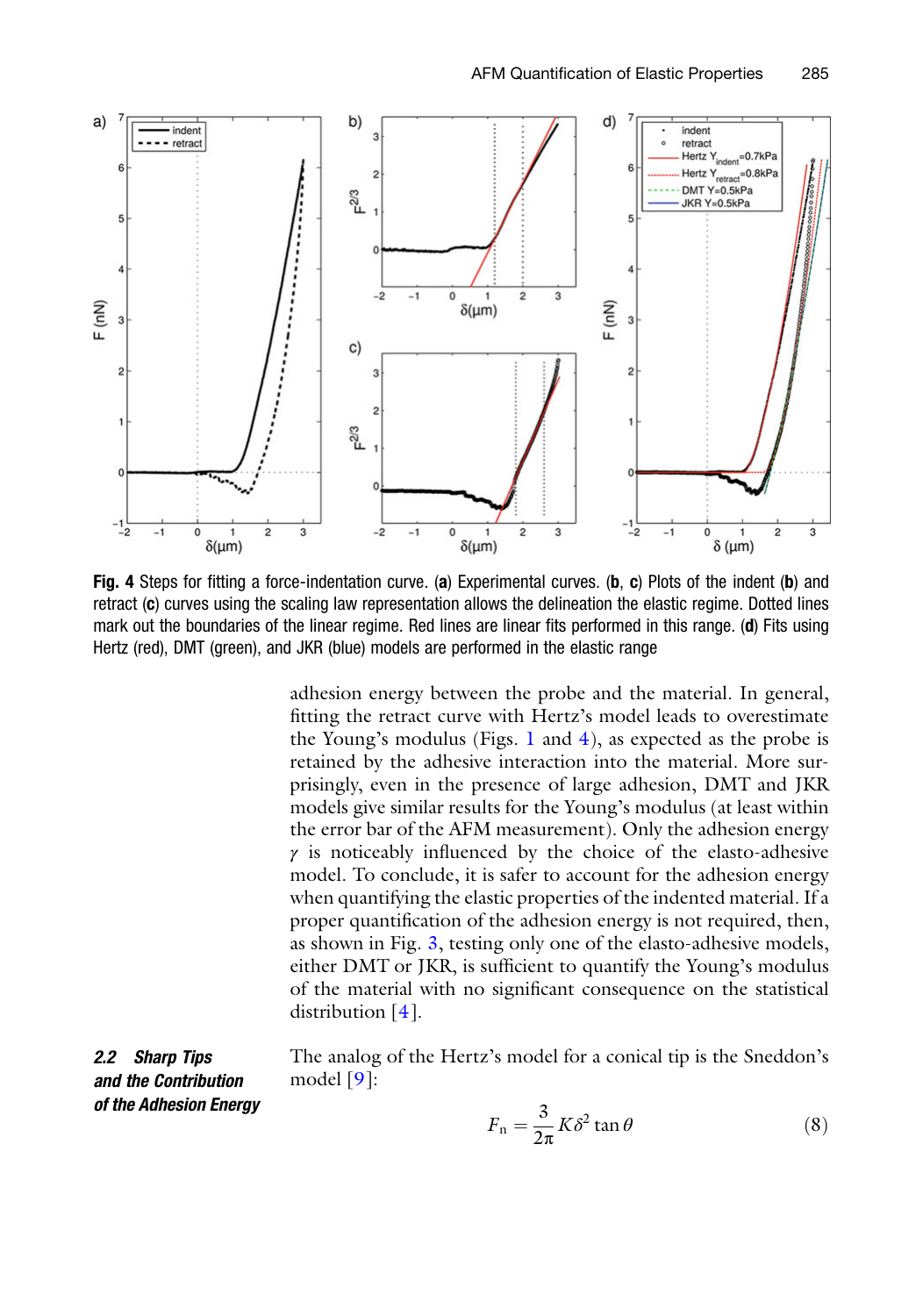K is still the renormalized Young's modulus, and  $\theta$  is the half angle of the cone. Other formulas have been derived for more sophisticated geometries like pyramids (see [\[10](#page-9-8)], for example, for a listing of formula for other geometries). The precise geometry influences the prefactor in Eq. [8](#page-4-1)), but the scaling law is preserved. Then, the elastic regime in the force-indentation curve can be found by plotting  $F_n^{\bar{1}/2}(\delta)$ .

In principle, the adhesion energy could also contribute to the deflection of the cantilever. However, the adhesion energy is proportional to the surface of contact. For similar indentation depths, indentation with a conical or a spherical indenter results in surfaces of contact with different order of magnitude. The ratio of the surfaces of contact is

$$
\frac{A_{\text{sphere}}}{A_{\text{cone}}} = \frac{2R\cos\theta}{\delta\tan\theta} \tag{9}
$$

with R the radius of the spherical probe,  $\theta$  the half angle of the conical tip, and  $\delta$  the indentation depth. For typical values such as a radius of 5  $\mu$ m, an angle of 18 $^{\circ}$ , and an indentation depth of 0.5  $\mu$ m,  $A_{\text{sphere}}/A_{\text{cone}} \simeq 58$ . Then, as the surface of contact is much smaller for a conical or a pyramidal tip, the adhesion energy is also much smaller, and, in general, it can be neglected.

<span id="page-5-0"></span>In case adhesion would significantly influence the quantification of the Young's modulus, Sirghi et al. proposed a correction term to the Sneddon's theory for a conical tip (analog to DMT theory)  $[11]$  $[11]$ :

$$
F_{\rm n} = \frac{3K \tan \theta}{2\pi} \delta^2 - F_{\rm ad} \tag{10}
$$

$$
F_{\rm ad} = \frac{8\gamma \tan \theta}{\pi \cos \theta} \delta \tag{11}
$$

<span id="page-5-2"></span><span id="page-5-1"></span>or a pyramidal one  $[12]$  $[12]$ :

$$
F_{\rm n} = \frac{3K \tan \theta}{\pi^{3/2}} \delta^2 - F_{\rm ad} \tag{12}
$$

$$
F_{\rm ad} = \frac{32\gamma \tan \theta}{\pi^2 \cos \theta} \delta \tag{13}
$$

<span id="page-5-3"></span>with the same notation as before. Here again, the loading force,  $F_n$ , is supposed to dominate the adhesion force,  $F_{\text{ad}}$ . Using the linearization technique to find the most relevant region of the forceindentation curve to fit the elastic parameters still holds.

The limit of large adhesion energy (analog to the JKR theory) has also been solved with modeling the indenter as a small sphere compared to the contact radius, or as a hyperboloid indenter [[13\]](#page-9-11). For soft biological samples, the hyperboloid indenter is a more relevant model, as the indentation is larger than the radius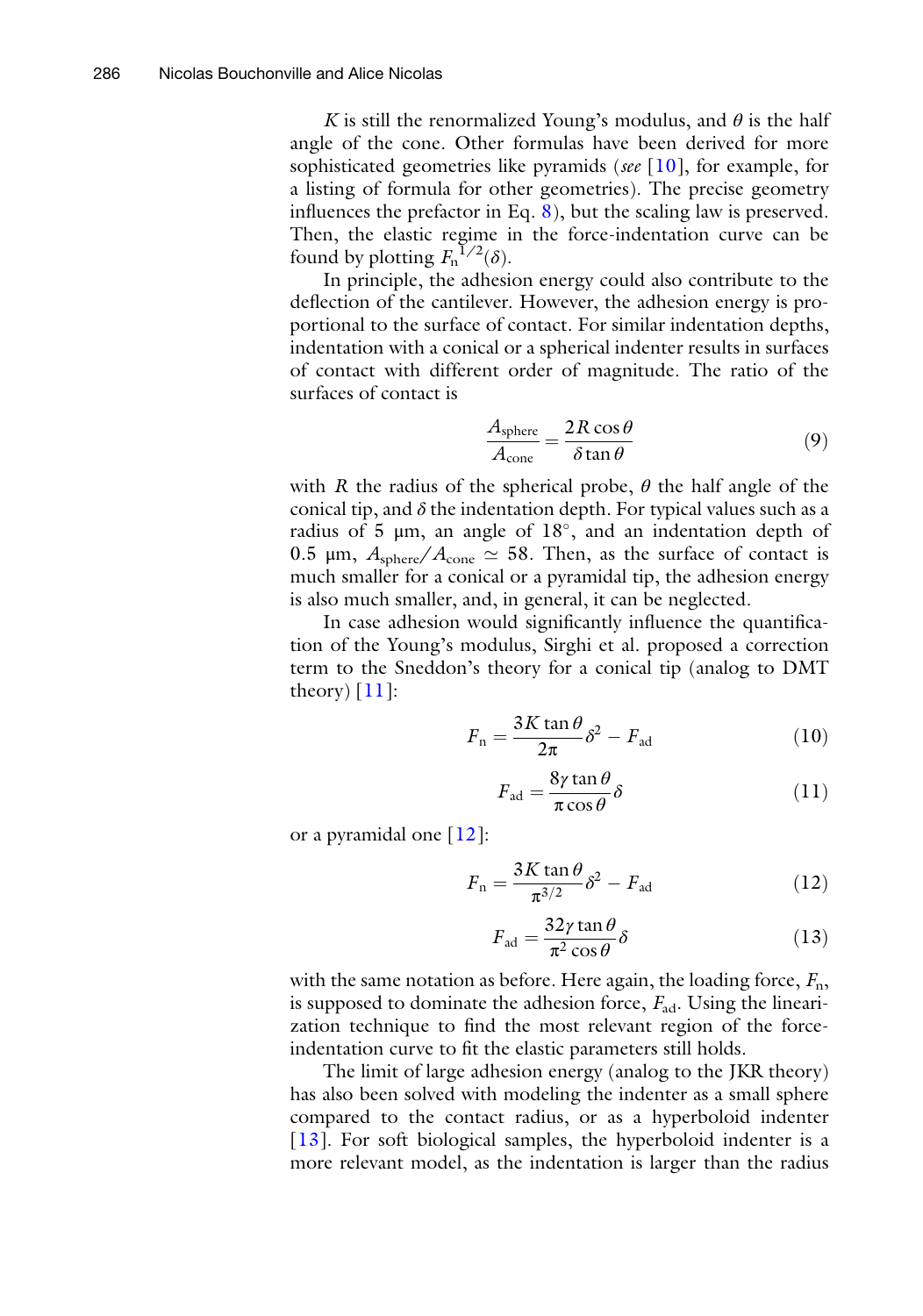<span id="page-6-0"></span>of the spherical cap of the sharp tip. We then only report this set of equations:

$$
\delta = \frac{a}{2 \tan \theta} \Psi - \left(\frac{F_{\text{ad}}}{RK}\right)^{1/2} \tag{14}
$$

$$
F_{\rm n} = \frac{3K}{4 \tan^2 \theta} \left( aR + \frac{a^2 \tan^2 \theta - R^2}{2 \tan \theta} \Psi \right) - \frac{3Ka}{2} \left( \frac{F_{\rm ad}}{RK} \right)^{1/2} \quad (15)
$$

$$
F_{\rm ad} = \frac{8\pi}{3}\gamma R\tag{16}
$$

$$
\Psi = \frac{\pi}{2} + \arcsin\left(\frac{a^2 \tan^2 \theta - R^2}{a^2 \tan^2 \theta + R^2}\right) \tag{17}
$$

<span id="page-6-1"></span> $F_n$ ,  $\delta$ , K and  $\gamma$  keep the same notations as before. Specific to Eqs.  $(14-17)$  $(14-17)$ , R is the radius of curvature of the apex of the tip, a is the contact radius, and  $\theta$  is the half angle of aperture of the tip. As it can be seen in Eqs. ([14](#page-6-0)–[17](#page-6-1)), the limit  $F_n \simeq F_{ad}$  does not lead to a linear relationship between the indentation,  $\delta$ , and a power law of the load,  $F_n$ . In this specific case of large adhesion of a sharp tip, the proposed methodology to find the linear elastic or elasto-adhesive regime does not hold anymore. The sliding window technique [[14](#page-9-12)] or an optimization method for fitting the curve [\[10](#page-9-8)] is then required.

In the next section, we illustrate the methodology to fit an experimental force-indentation curve obtained by indenting an immersed biological tissue with a spherical indenter [\[4\]](#page-9-3). This approach is easily adapted to the analysis of force-indentation curves obtained with a sharp tip with limited adhesion (Eqs. [10](#page-5-0) and [11](#page-5-1) or [12](#page-5-2) and [13\)](#page-5-3).

#### <span id="page-6-2"></span>3 Methods

The following methodology addresses the analysis of forceindentation curves obtained with a spherical probe. The AFM must have been calibrated in sensitivity and stiffness. Indent and retract curves are acquired with identical velocities of the piezo (see **Note 1**). They are printed in the form  $F_n(\delta)$ .

1. Check the shift between the baselines of the indent and retract curves. A deviation larger than the shift that is observed during the calibration of the stiffness of the cantilever means that the sample undergoes plastic deformations. As long as this plastic deformation keeps much smaller than the range of the elastic regime, it can safely be neglected. Otherwise, an analysis based on linear elasticity is no more relevant.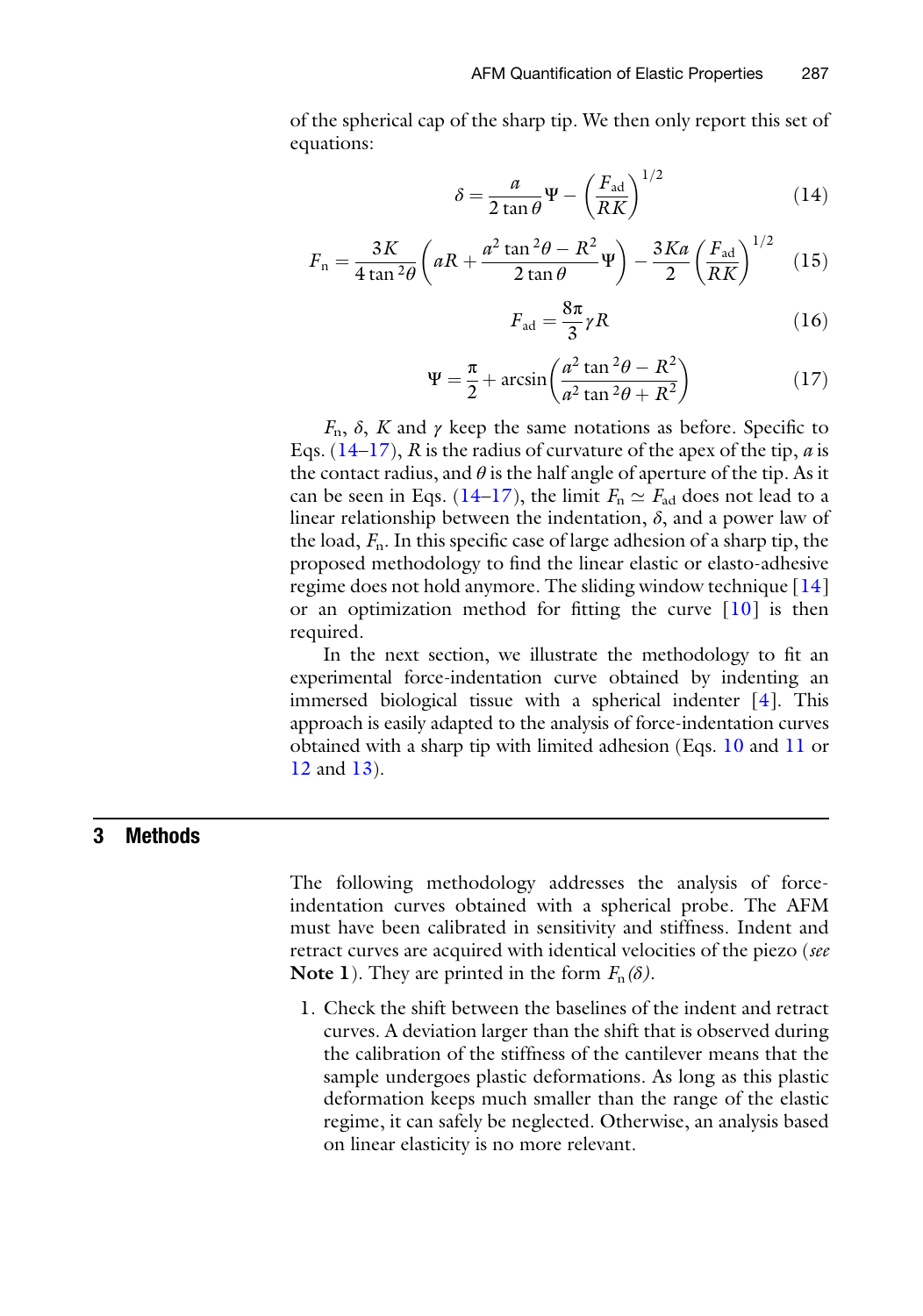The next steps of the analysis are performed on the retract curve, as analytical elasto-adhesive models tackle the unloading of the indenter.

- 2. Filtering of the data to remove noise: running average or Gaussian filter. This step is often proposed in processing software associated to AFM.
- 3. Alignment of the baseline: the baseline must be tilted and aligned with zero load. Also often proposed in AFM processing software.
- 4. Optional: positioning the zero depth at the crossing between the retract curve and the zero load (see Note 2).

From this step, programing may be required, as most of the AFM processing software do not include the following steps.

- 5. Plot the data as  $F_n^{2/3}(\delta)$  if the indenter is a sphere (or plot  $F_n^{1/3}$  $^{2}$ ( $\delta$ ) if the indenter is a pyramid or a cone, see Theory).
- 6. Select the largest straight region of the plot as shown in Fig. [4c](#page-4-0) (see Note 3). The boundaries of the straight fit bracket the range where the elasto-adhesive model is to be fitted. This step can be performed either by hand, by superimposing a straight line on the plot and finding graphically the limit of the superimposition of the straight line with the scaled retract curve, or automatically, by fitting an increasing portion of the curve with a straight line and using a r-square criterion to find the limit of the linear regression (For example,  $r^2 > 0.95$ , meaning that less than 5% of the data escape the fit).
- 7. Fit the  $F_n(\delta)$  data using Hertz, JKR, and/or DMT models, using Eqs.  $(1-6)$  $(1-6)$  with the following fitting parameters: (i) the Young's modulus (or equivalently  $K$ ); (ii) the adhesion energy γ; and (iii) the contact point  $δ_0$ , which enters Eqs. [\(1](#page-1-1), [2](#page-2-1) and [5\)](#page-3-0) by replacing  $\delta$  by  $\delta - \delta_0$  (see **Notes 4** and 5).

#### 4 Notes

- 1. The choice of the velocity of the piezo is a compromise between the gain of time and the perturbation of the measurement by the viscosity of the immersion liquid and/or the material. In order to be sure to get rid of viscous effects, change this parameter and check that the curves keep unchanged.
- 2. This handmade translation of the curve is useful for automation of the fits of multiple curves, as it will allow using a unique set of guess values for the fit. The fitting procedure will then be insensitive to the flatness of the material. However, if one wants to obtain topographic information from an indentation map, then this step should not be performed. The fitting parameter  $\delta_0$  (described in Subheading [3](#page-6-2), step 7) will provide the relative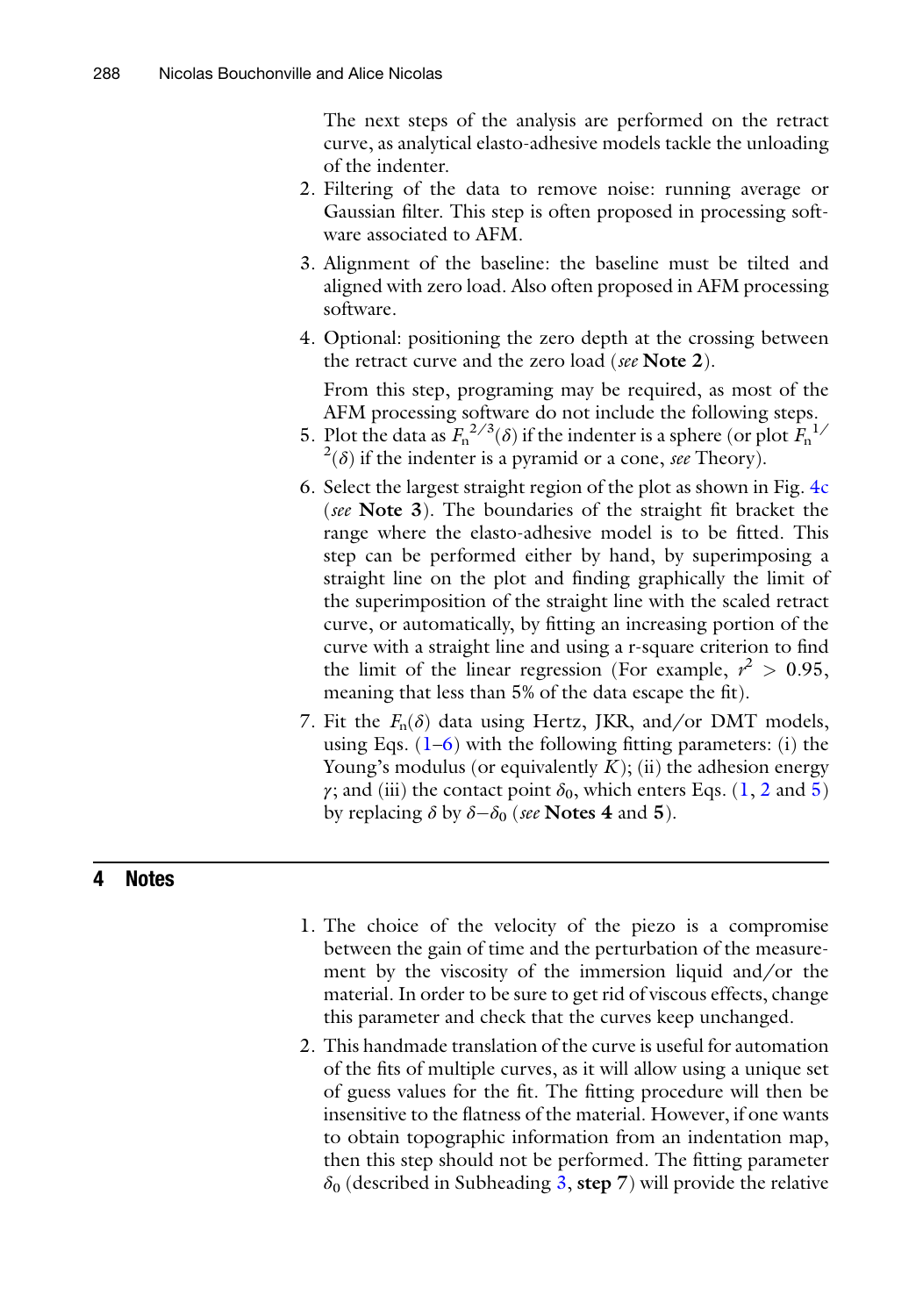<span id="page-8-0"></span>

Fig. 5 (a) Example of a force-indentation curve where the Hertz's model correctly fits the retract curve. The retract curve keeps elastic on a wide range of force. (b) The precise shape of the adhesive interaction does not prevent from fitting with good accuracy the elasto-adhesive regime (see Note 6)

variation of height of the different indentation points scanned on the material.

- 3. The largest the linear region, the more robust the final fit to the initial guesses.
- 4. The degree of freedom on the contact point is critical for a good fit. When the linear region is properly defined, the fits appear fairly robust to the initial guesses of the fits.
- 5. Adhesion may be neglected when the interval of the forceindentation curve that is fitted is large enough to reach indentation depths that are far enough from the contact point (this distance depends on the strength of the adhesive interaction) (Fig. [5a](#page-8-0)). Hertz's fit converge to DMT or JKR fits if the interval of fit is far enough from the contact point.
- 6. The precise shape of the adhesive interaction does not prevent from getting precise fits. When the adhesion results in a retract